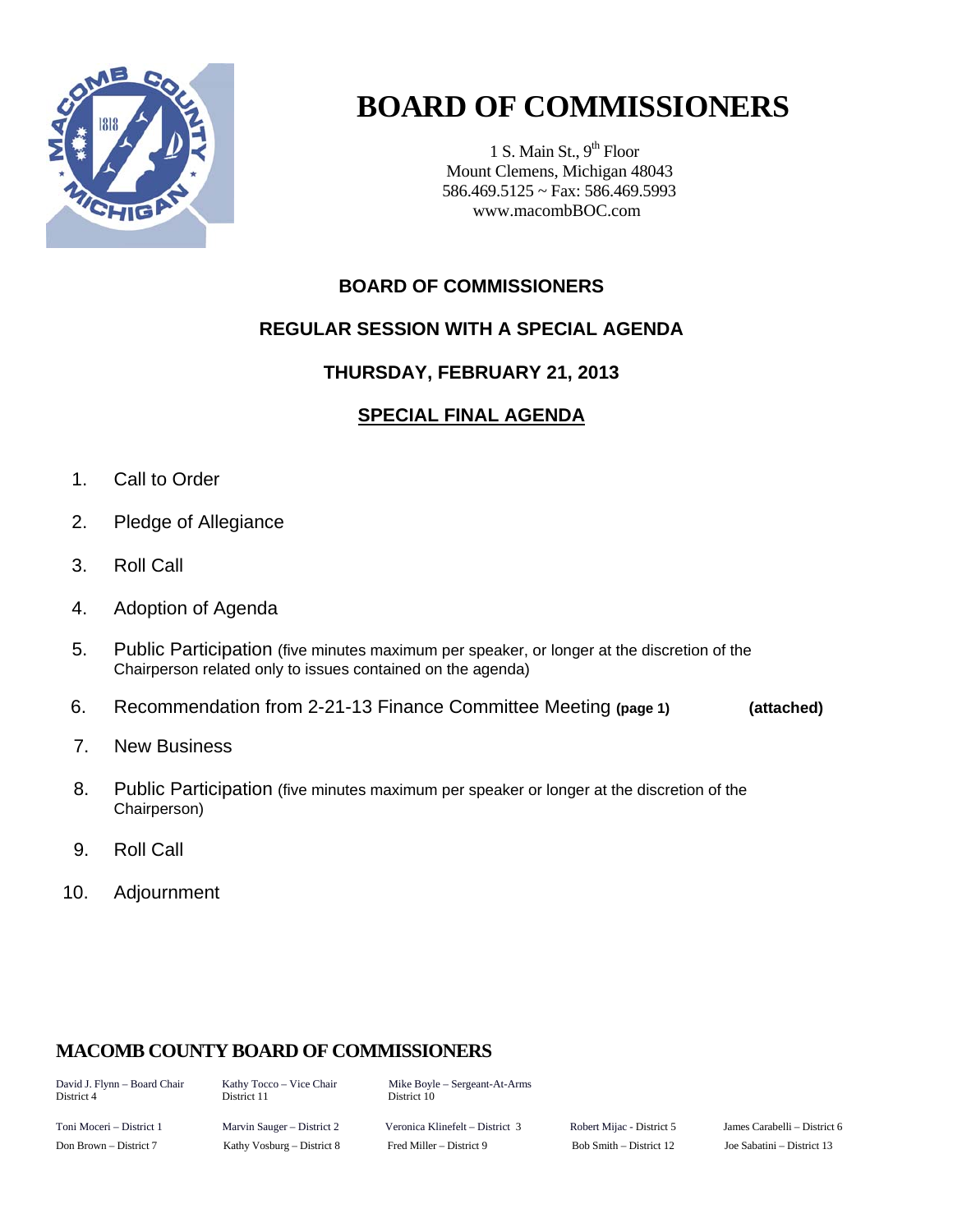

# **BOARD OF COMMISSIONERS**

1 S. Main St.,  $9<sup>th</sup>$  Floor Mount Clemens, Michigan 48043 586.469.5125 ~ Fax: 586.469.5993 www.macombBOC.com

**February 21, 2013** 

#### **TO: BOARD OF COMMISSIONERS**

**FROM: FRED MILLER, CHAIR FINANCE COMMITTEE** 

#### **RE: RECOMMENDATION FROM FINANCE COMMITTEE MEETING OF FEBRUARY 21, 2013**

At a meeting of the Finance Committee, held Thursday, February 21, 2013, the following recommendation was made and is being forwarded to the Full Board for approval:

#### **1. COMMITTEE RECOMMENDATION – MOTION (SEE ATTACHED)**

A motion was made by Brown, supported by Boyle, to recommend that the Board of Commissioners approve the intergovernmental agreements for emergency dispatch services with Clinton Township and Sterling Heights; Further, a copy of this Board of Commissioners' action is directed to be delivered forthwith to the Office of the County Executive. **THE MOTION CARRIED.** 

#### **A MOTION TO ADOPT THE COMMITTEE REPORT WAS MADE BY CHAIR MILLER, SUPPORTED BY VICE-CHAIR MOCERI.**

#### **MACOMB COUNTY BOARD OF COMMISSIONERS**

District 4 District 11 District 10

David J. Flynn – Board Chair Kathy Tocco – Vice Chair Mike Boyle – Sergeant-At-Arms

Toni Moceri – District 1 Marvin Sauger – District 2 Veronica Klinefelt – District 3 Robert Mijac - District 5 James Carabelli – District 6 Don Brown – District 7 Kathy Vosburg – District 8 Fred Miller – District 9 Bob Smith – District 12 Joe Sabatini – District 13